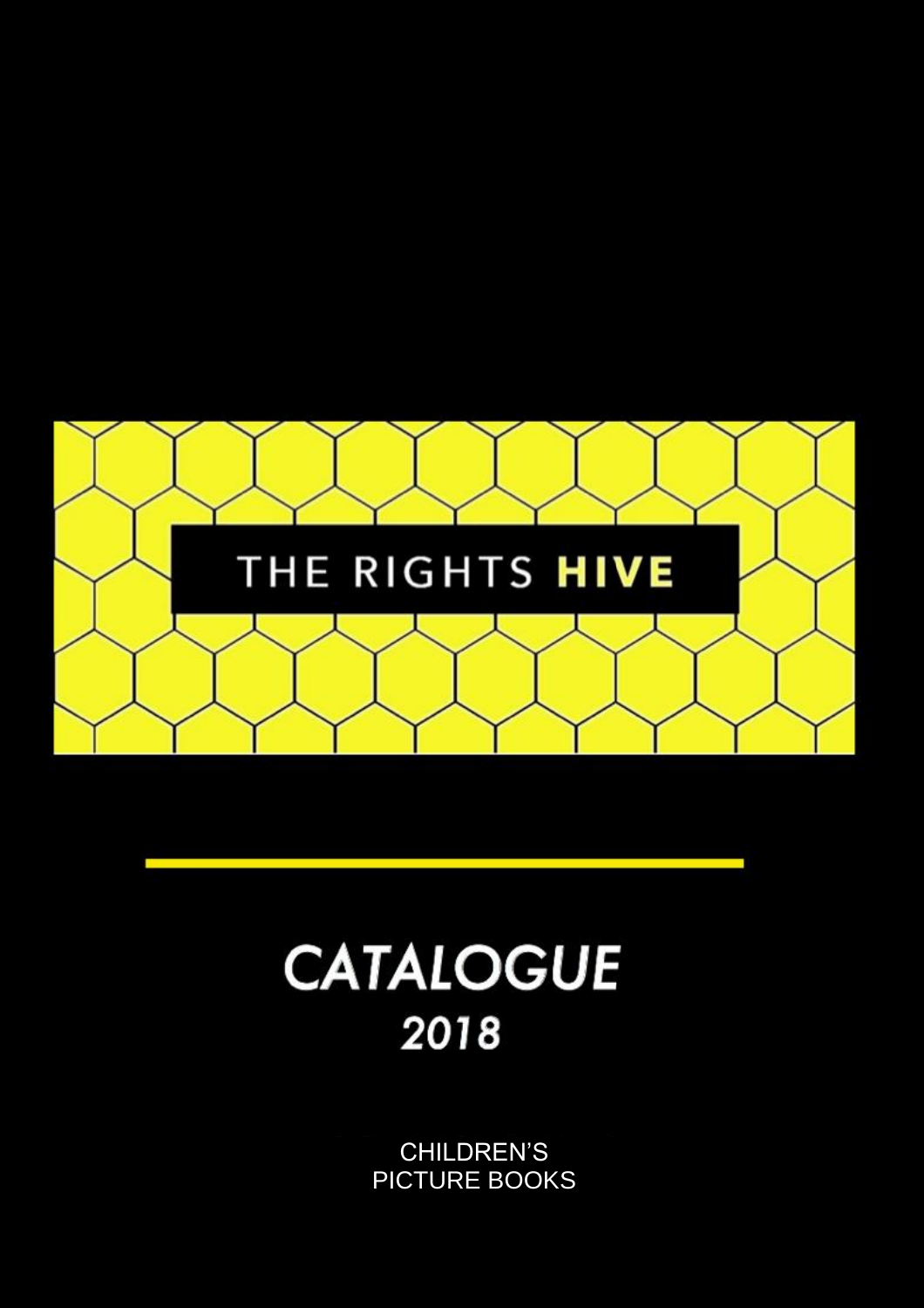# *Budgie Rescue Books* Sarah, Duchess of York

**Publisher: Serenity Press**

**Format: Paperback**

**Page extent: 32pp**

**Publication date: November 2020**

**Rights held: World**



Join Budgie the Little Helicopter as he flies around and helps to rescue animals from all over. From Kubby the Koala to Turtle, there's endless adventures to be had!

### **AUTHOR**

**Sarah Ferguson, The Duchess of York**, is the author of several children's books, including *Ballerina Rosie*; *Tea for Ruby*, illustrated by Robin Preiss Glasser; and the Little Red series as well as a memoir, *Finding Sarah*. The Duchess is a devoted spokesperson for many charitable organizations, including Changes for Children. She has two daughters, Princess Beatrice and Princess Eugenie.

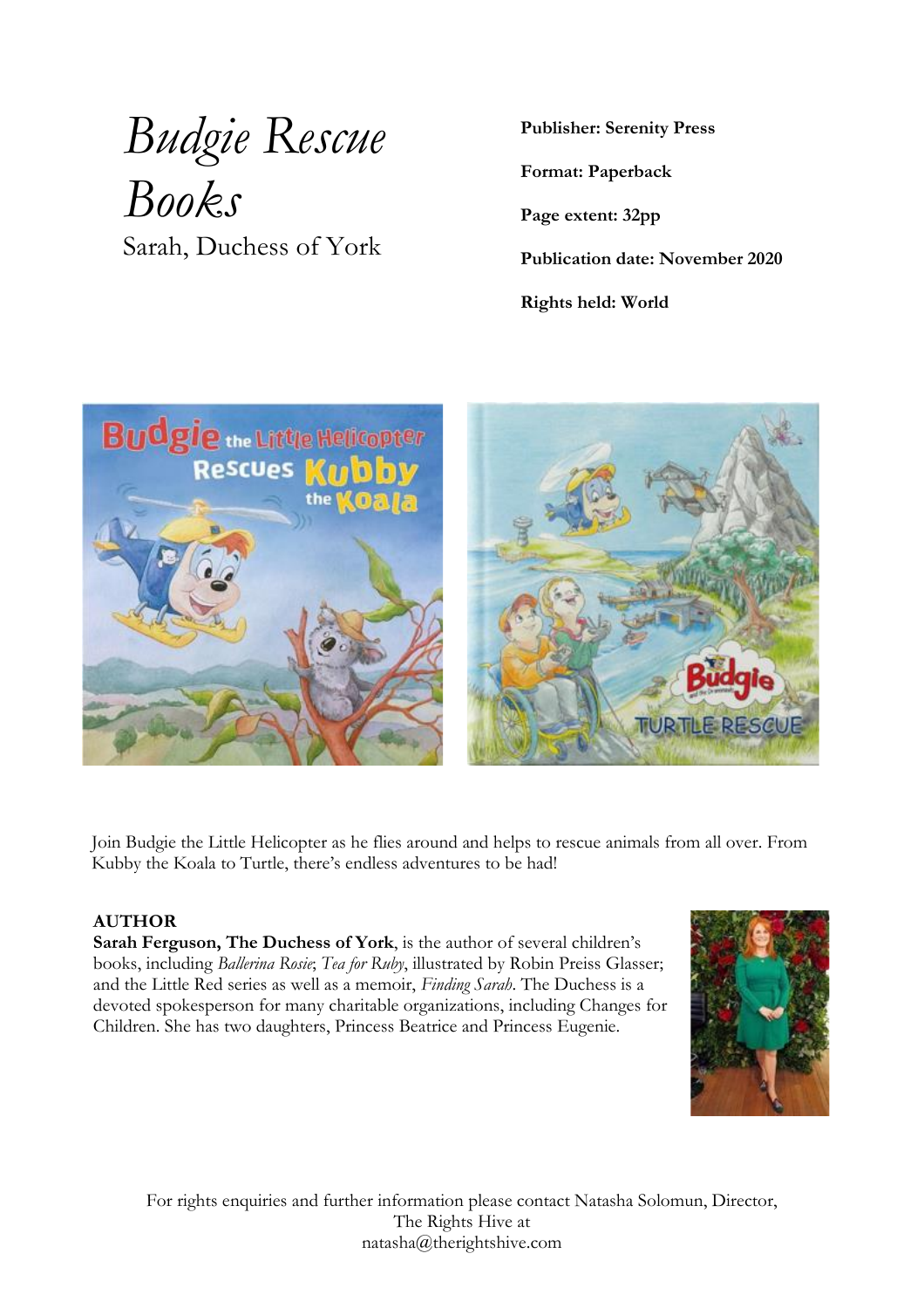





# *The Duchess Serenity Collection* Sarah, Duchess of York

**Publisher: Serenity Press**

**Format: Picture book, Junior fiction**

**Page extent: various**

**Publication date: April 2020**

**Rights held: World**

**The Enchanted Oak Tree** –Open the antique gate and enter a secret garden where a world of enchantment and wonder awaits…

Children will delight in this charming tale about an old oak tree that is not what it seems, for frolicking fairies make their home among its sheltering branches.

**Genie Gems – Mission to Devon** - 8 - 10 year old chapter book. A schoolgirl on a planet saver quest… An evil lord who wants to harm the environment and bring misery to all who live on the planet… Join Genie Gems on a rescue mission that will demand all her courage, the support of a loyal band of friends plus a touch of magic if she is to succeed in defeating Lord Darkly.

**Genie Gems meets Arthur Fantastic** - 6 - 8 year old chapter Arthur the unicorn feels like an outsider in the meadow where the horses see only his difference and not his magnificence. They don't believe in unicorns and magic and they haven't smiled for so long they have forgotten how to. Sometimes Arthur is so lonely he wishes he were ordinary instead of special.There is only one thing for him to do - leave the meadow and go in search of 'happy'.

**AUTHOR**

**Sarah Ferguson, The Duchess of York**, is the author of several children's books, including *Ballerina Rosie*; *Tea for Ruby*, illustrated by Robin Preiss Glasser; and the Little Red series as well as a memoir, *Finding Sarah*. The Duchess is a devoted spokesperson for many charitable organizations, including Changes for Children. She has two daughters, Princess Beatrice and Princess Eugenie.

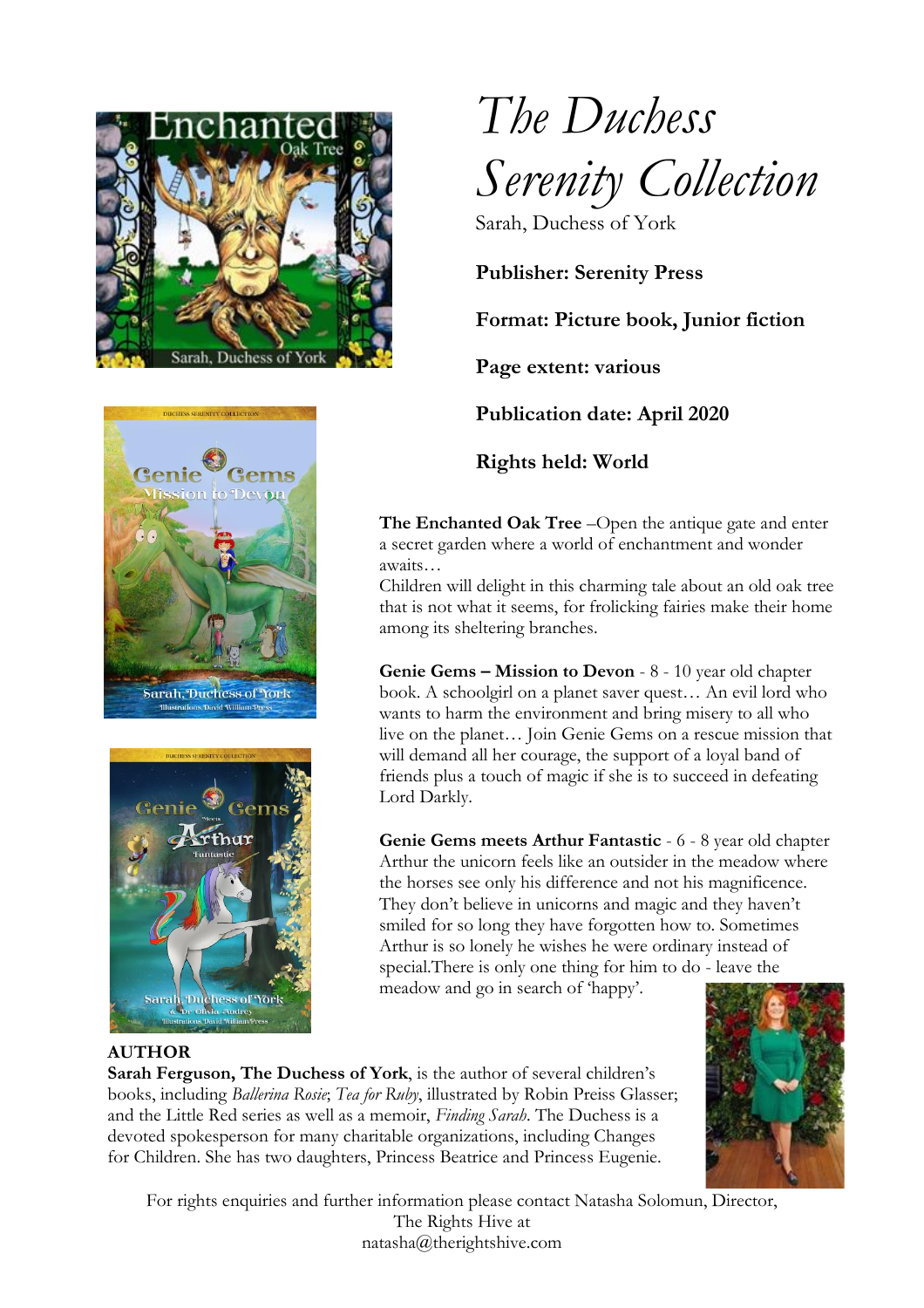

*Meeka* Suzanne Barton & Anil Tortop

**Publisher: Bluebell Books Format: Paperback Page extent: 34pp Publication date: July 2020 Rights held: World**

Meeka is a cheeky little market bird who loves getting his beak into everything ooey gooey and sticky licky. One day, during a post-feast snooze in a Moroccan tagine, Meeka is bird-napped by a granny with a need for speed. Will Meeka's friends rescue him before he becomes bird stew?

#### **Author**

Suzanne Barton is an Australian children's author, magazine editor and creator of cabaret productions inspired by 1940s radio drama. Her picture books include Meeka, My Unicorn Farts Glitter and My Dad's Weird Beard.

#### **Illustrator**

Anil Tortop was born and raised in Turkey and moved to Australia in early 2011, where she has been trying to get used the local eight-legged house intruders and slithering visitors to her garden ever since. Anil has also worked as an animator and character/concept designer.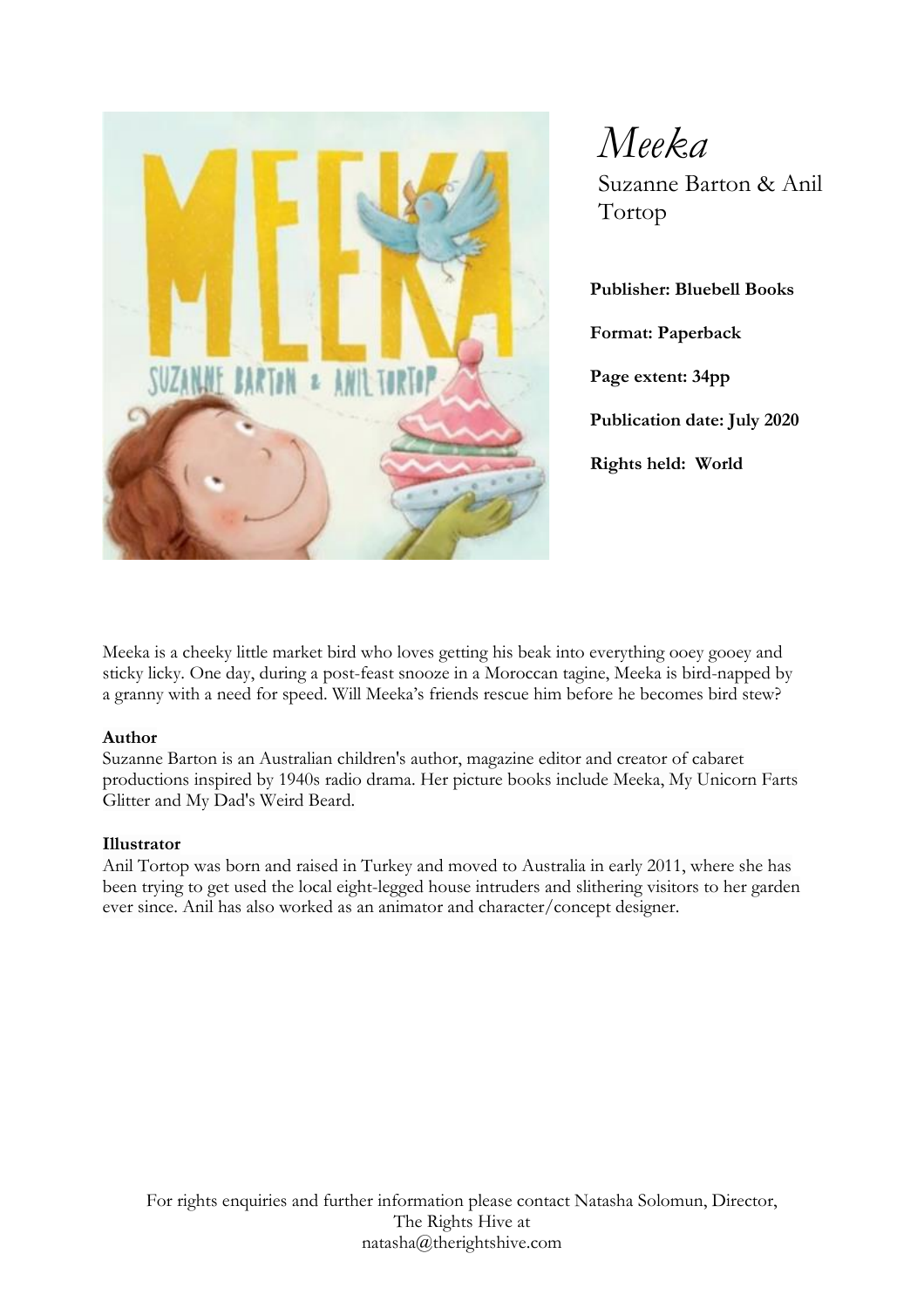



Suzanne Barton & Tanya Maneki

**Publisher: Bluebell Books Format: Paperback Page extent: 36pp Publication date: August 2020 Rights held: World**

Have you ever seen a cool-dude surfer beard, a rock-star beard or a swirly-twirly world-championship beard? Discover weird and wonderful beards of all shapes and sizes in this book about fatherhood, family life and facial fuzz in all its forms.

#### **Author**

Suzanne Barton is an Australian children's author, magazine editor and creator of cabaret productions inspired by 1940s radio drama. Her picture books include Meeka, My Unicorn Farts Glitter and My Dad's Weird Beard.

#### **Illustrator**

Tanya Maneki is a professional artist and illustrator of children's books based in the Ukraine. Tanya specialises in illustrating characters who are children or animals, and describes her style as bright, cute and emotional.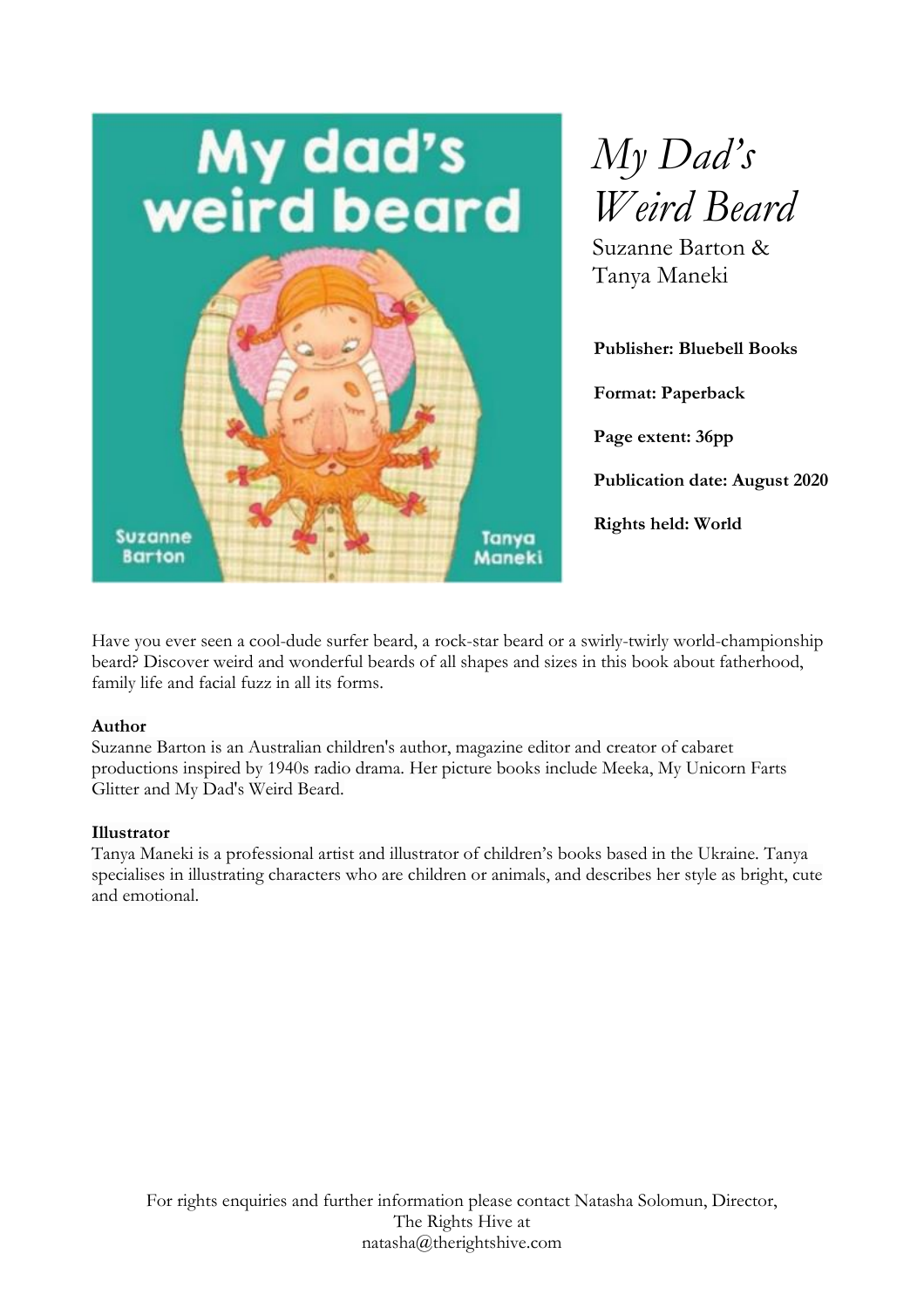

*Respect*

Aunty Fay Muir, Sue Lawson & Lisa Kennedy

**Publisher: Magabala Books**

**Format: Hardcover**

**Page extent: 32pp**

**Publication date: April 2020**

**Rights held: World**

A tender, thoughtful story reminding us to respect others and to respect ourselves. Part of the Our Place series which welcomes children to culture.

### **AUTHORS**

Fay Stewart-Muir is a Boonwurrung Elder who cares about sharing her Aboriginal culture and stories with all to enjoy and take on a journey of learning. Sue Lawson's award-winning young adult and children's books are recognised for the sensitive way they explore the exciting and heartbreaking complexities of growing up. Her first book with Aunty Fay is Nganga: Aboriginal and Torres Strait Islander Words and Phrases.

### **ILLUSTRATOR**

Lisa Kennedy is a descendant of the coastal Trawlwoolway people of north-east Tasmania. She has been privileged to be part of a team working alongside Aunty Fay Muir on projects that bring together art, story and culture.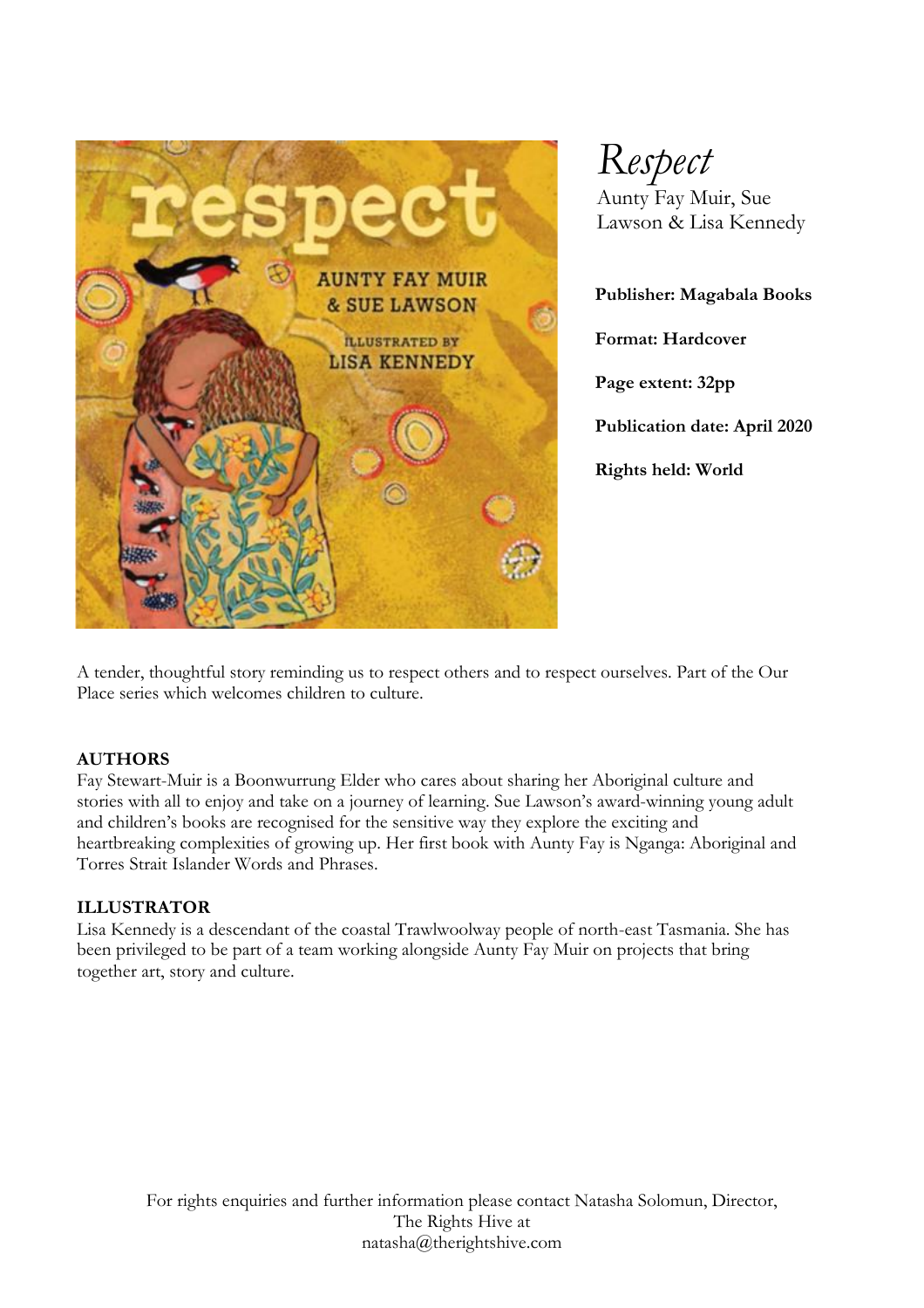

*Family*

Fay Stewart-Muir, Sue Lawson & Jasmine Seymour

**Publisher: Magabala Books**

**Format: Hardback Page extent: 32pp Publication date: July 2020 Rights held: World**

Family is a thoughtful contemplation for all to learn the different ways that family makes us whole. This beautifully illustrated children's picture book shows everyone that 'family' can be about heart and home; an endless sky; stories and songs. It 'learns' us how to be with each other and with Country. Families come in all shapes and sizes, and this remarkably simple story teaches us all, that family can be many things. This is the second book from the **Our Place** series, that introduces young minds to First Nations' cultural philosophies that Aunty Fay Muir, a Boonwurrung Elder holds close to her heart.

#### **Authors**

Fay Stewart-Muir is a Boonwurrung Elder who cares about sharing her culture and stories with all, to enjoy and take on a journey of learning.

Sue Lawson's award-winning young adult and children's books are recognised for the sensitive way they explore the exciting and heartbreaking complexities of growing up. Her first book with Aunty Fay is *Nganga: Aboriginal and Torres Strait Islander Words and Phrases*.

#### **Illustrator**

Jasmine Seymour is a Darug woman and descendant of Maria Lock, who was the daughter of Yarramundi, the Boorooberongal elder who had met Governor Phillip on the banks of the Hawkesbury River in 1791. Maria was the first Aboriginal woman to be educated by the Blacktown Native Institute. She was married to carpenter and convict, Robert Lock and their union resulted in thousands of descendants who can all trace their Darug heritage back past Yarramundi. Jasmine is a member of the Darug Custodian Aboriginal Corporation.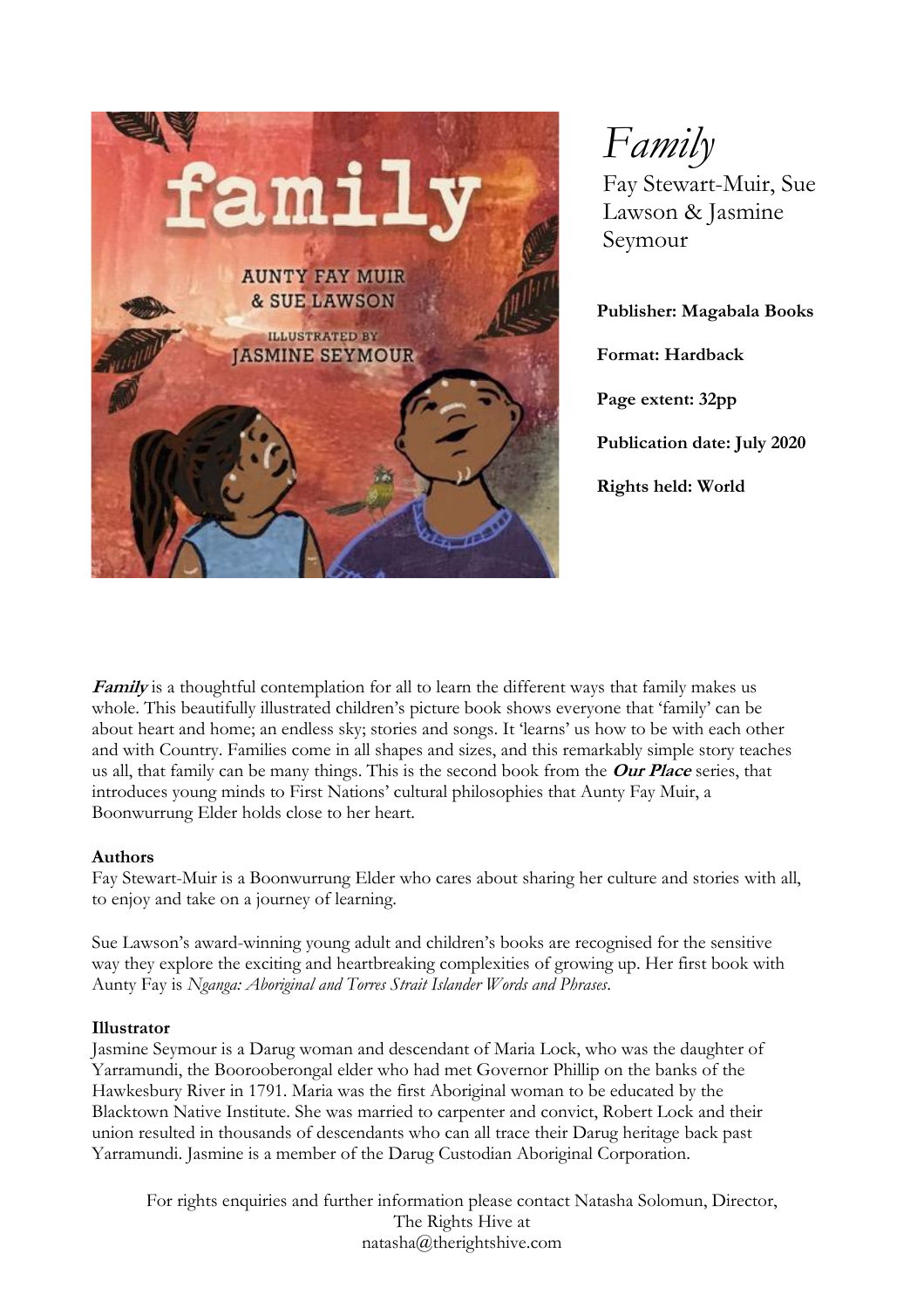

*Shirley Purdie: My Story, Ngaginybe Jarragbe* Shirley Purdie

**Publisher: Bluebell Books Format: Hard Cover Page extent: 32pp Publication date: October 2020 Rights held: World**

Told in English and Gija, this is the story of Shirley Purdie, famous Gija artist, as told through her paintings, as part of the **Ngaalim-Ngalimboorro Ngagenybe** exhibition created for the 2018 National Portrait Gallery exhibition So Fine: Contemporary women artists make Australian history. The exhibition will be rehung, in Gallery 1, to coincide with the launch of *My Story*, along with a series of cultural engagement activities based on *My Story*.

This is the first book in the **Kimberley Art Centre Series**. The series focuses on developing the skills of Kimberley Aboriginal artists in children's picture book storytelling and illustration.

### **AUTHOR**

Shirley Purdie has been painting for more than twenty years and is an artist of increasing significance and seniority. Her cultural knowledge and artistic skill complement each other to produce a practice that holds great strength. Shirley is also a prominent leader in Warmun community and an incisive cross-cultural communicator.

Inspired by more senior Warmun artists including her late mother, the great Madigan Thomas, as well as Rover Thomas and Queenie McKenzie. Much of her work explores spirituality and the relationship between Gija conceptions of Ngarranggarni (Dreaming) and Catholicism. In 2007 Shirley was awarded the Blake Prize for Religious Art for her major work *Stations of the Cross*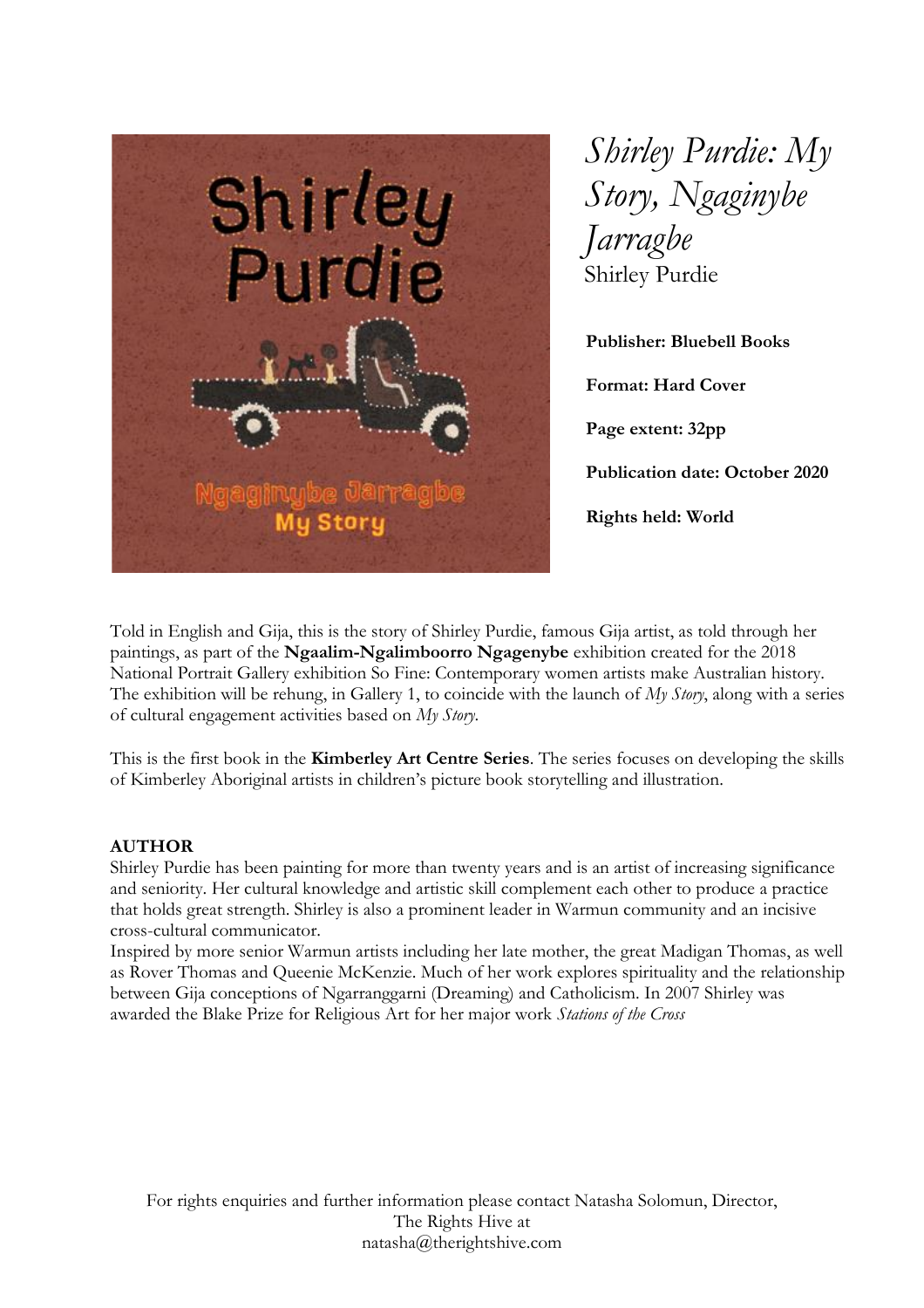

*Found*

Bruce Pascoe & Charmaine Ledden-Lewis

**Publisher: Magabala Books Format: Hardback Page extent: 40pp Publication date: August 2020 Rights held: World**

**Winner of the Kestin Indigenous Illustrator Award**

This gentle story set in the rugged Australian bush is about a small calf who becomes separated from his family. The little calf is alone and simply wants his mother, sisters and brothers. He can see other animals, and after running to the river, manages to ask some horses if they are his family. The calf's family have been taken away in the back of a noisy truck. So begins the little calf's journey to find his family.

In *Found* we share the calf's point of view in an evocative story, accompanied by stunning illustrations.

### **AUTHOR**

Bruce Pascoe has published widely in both adult and young adult literature. He has won numerous awards, including the New South Wales Premier's Book of the Year Award in 2016 for *Dark Emu* (Magabala Books 2014) and the Prime Minister's Literature Award for Young Adult fiction for *Fog a Dox* (Magabala Books 2012) in 2013. His children's titles *Mrs Whitlam* (Magabala Books 2016) and *Young Dark Emu* (Magabala Books 2019) have been shortlisted in the Children's Book Council of Australia Awards. In 2018 Bruce was awarded the Australia Council Award for Lifetime Achievement in Literature.

### **ILLUSTRATOR**

Charmaine Ledden-Lewis is a Blue Mountains artist, and descendant of the Bundjalung people. Her matriarchal lineage is a living legacy of the Stolen Generation. She is a vocal advocate for those who have had their history and culture stolen from them. Raised in a loving family surrounded by art and music, Charmaine developed a passion from a young age, for all things creative. She provides the same environment for her two sons, taking pleasure in nurturing their creativity. Charmaine believes we are all artists and encourages everyone to transcend inhibition and find creative expression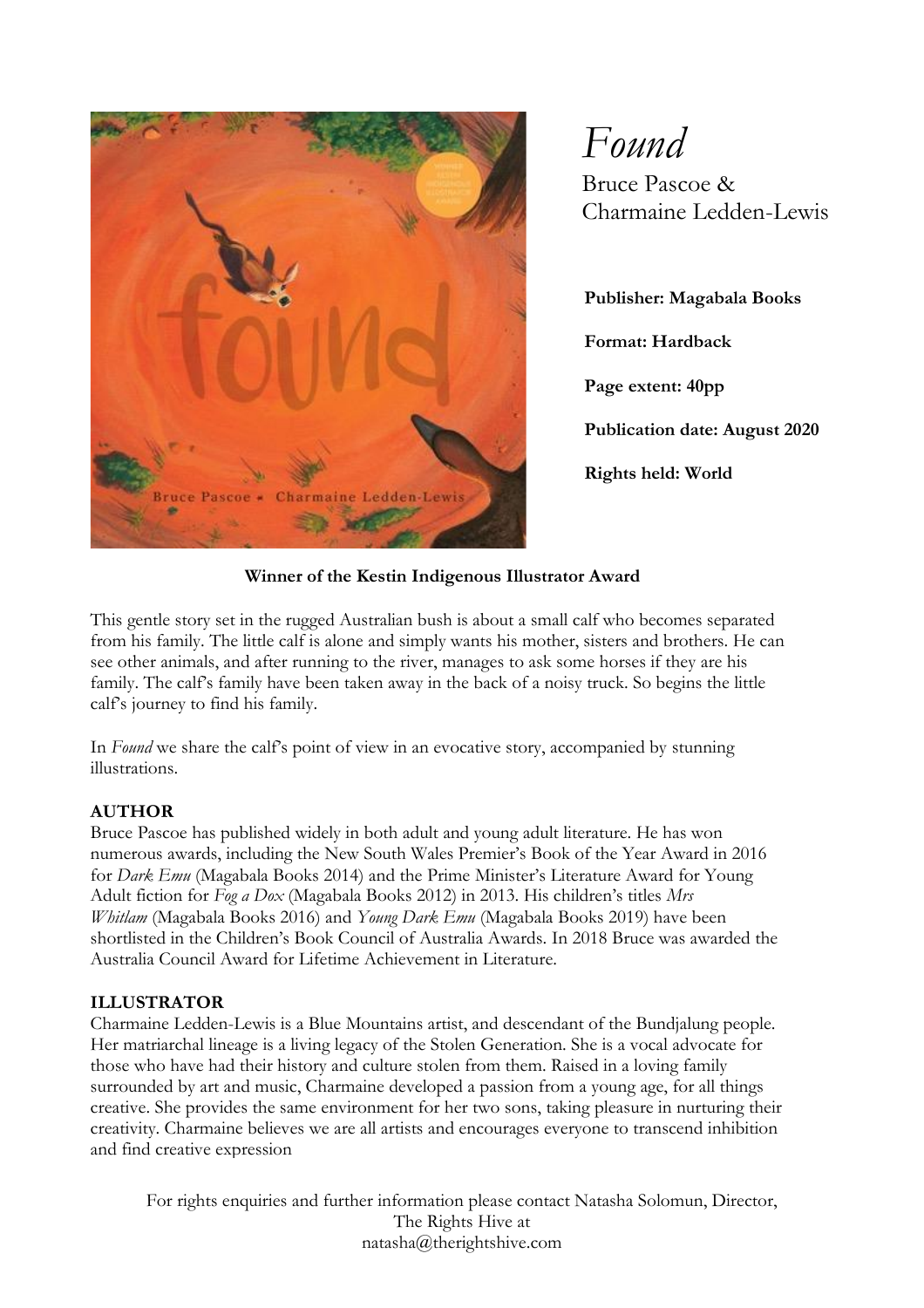

*Mum's Elephant*

Maureen Jipyiliya, Nampijinpa O'Keefe & Christina Booth

**Publisher: Magabala Books Format: Flexibound Page extent: 32pp Publication date: April 2020 Rights held: World**

Maureen Jipiyiliya Nampijinpa O'Keefe grew up in the remote community of Ali Curung in the NT. Her family lived a bush life. They didn't own much but her mother had a very special 'elephant'. It was her mother's most prized possession and she gave it tender loving care. When her mother's friends were around, they had tea-parties with the elephant. Often her mother would sleep with it beside her bed.

Christina Booth's splendid illustrations of desert landscapes and bush life deepen the mystery of the elephant, only revealing subtle clues to its true identity. The reader is beguiled by the storytelling until the elephant is finally revealed.

Maureen Jipiyiliya Nampijinpa O'Keefe is a natural storyteller and conveys warmth and humour in her writing. *Mum's Elephant* will intrigue children and remind adult readers of the simple things that held a special charm when they were young.

### **AUTHORS**

Maureen Jipiyiliya Nampijinpa O'Keefe is a Kaytetye—Walpiri woman. She was born in Ali Curung, south-east of Tennant Creek in the NT. Her stories and poems appear in numerous publications, and she has performed at literary festival across Australia. *Mum's Elephant* is her first book.

### **ILLUSTRATOR**

Christina Booth is an award-winning illustrator. Trained as a teacher and painter, Christina has always loved books, art and reading. As a celebrated writer and illustrator, she regularly appears at children's literature events.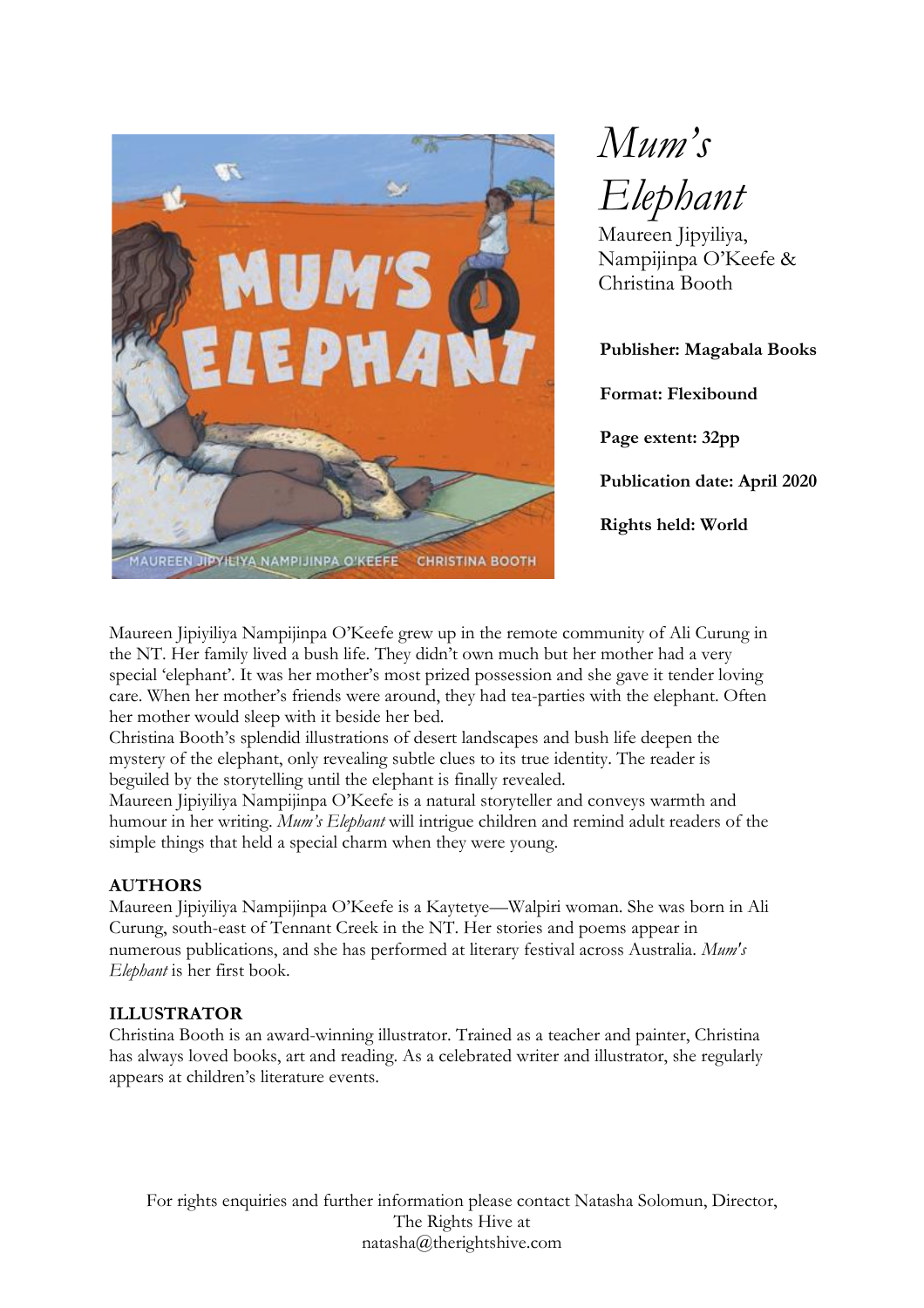

*Alpha Kid* Tania McCartney

**Publisher: Windy Hollow Books Format: Hardcover Page extent: 28pp Publication date: October 2020 Rights held: World**

Annoying, bored, creative and daring, AlphaKid is every kid—at their best (kind, loving), worst (impatient, unreasonable) and in between (smelly, odd). Packed with heart and humour, kids of all ages will smirk and titter at this A to Z of antics, from dawn to dusk, chaos to calm. A graphic-design style ABC book for little ones, AlphaKid is a humorous riff on the parent/child relationship. An overarching narrative takes the alphabetical entries from waking through to bedtime and the various careening childlike states the kids (and parents!) find themselves in during waking hours.

#### **AUTHOR & ILLUSTRATOR**

Tania McCartney is an award-winning author, illustrator, editor and book obsessive. The founder of Kids' Book Review and The Happy Book podcast, she has over 50 books in print and is published in more than a dozen countries. Tania has over 30 years' experience in publishing, book design, layout and typesetting, and her greatest joy is crafting books for children. A juvenile literacy ambassador, Tania's awards include several CBCA Notable books, the SCBWI Crystal Kite Award for Australia/New Zealand, and the CBCA Laurie Copping Award for Distinguished Service to Children's Literature. She has lived in France, England and

China, and currently lives in Canberra with her family, a forest of artwork and a mountain of books.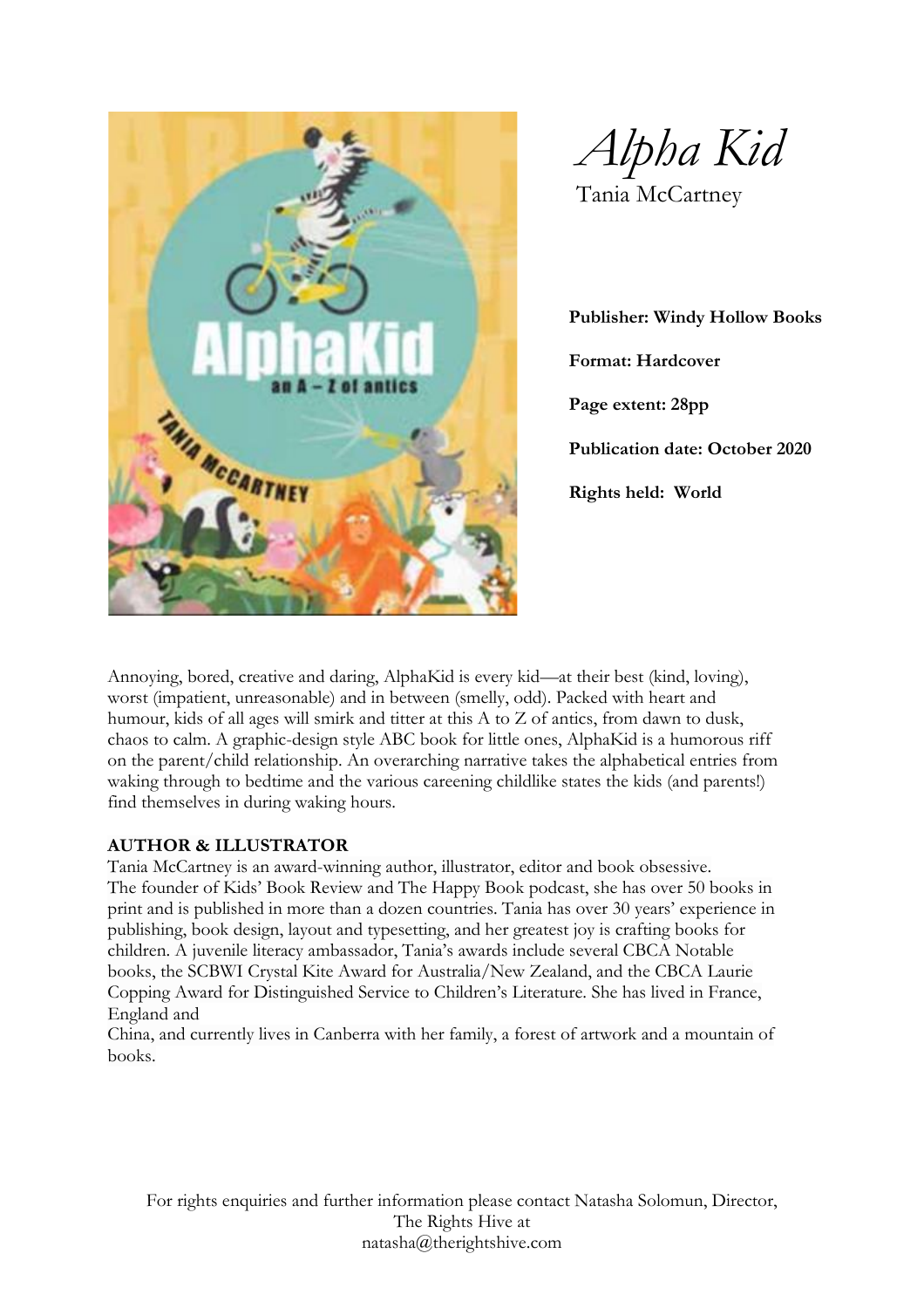

*Wonderful Shoes*

Emma Bowd & Tania McCartney

**Publisher: Windy Hollow Books Format: Picture Book Page extent: TBC Publication date: TBC Rights held: World**

A timeless tale of tip-tapping click-clacking delight. *Wonderful Shoes* is a joyful celebration of what happens when little feet find big shoes!

### **AUTHOR**

Emma Bowd is a Melbourne-based author and children's literacy advocate. A life-long love affair with shoes has led her on an exciting and successful international publishing journey, with fiction and non-fiction books for adults. Emma is delighted that her debut picture book pays homage to all the small children of the world, who think shoes are just as wonderful as she does!

### **ILLUSTRATOR**

An experienced magazine and book editor, independent publisher, features writer and columnist, Tania has over 30 years' experience in magazines and publishing. She also has eleven years' experience in book layout, cover and internals design, typography and typesetting, and currently has 50 books in print or in production, the majority of them children's books. See books here.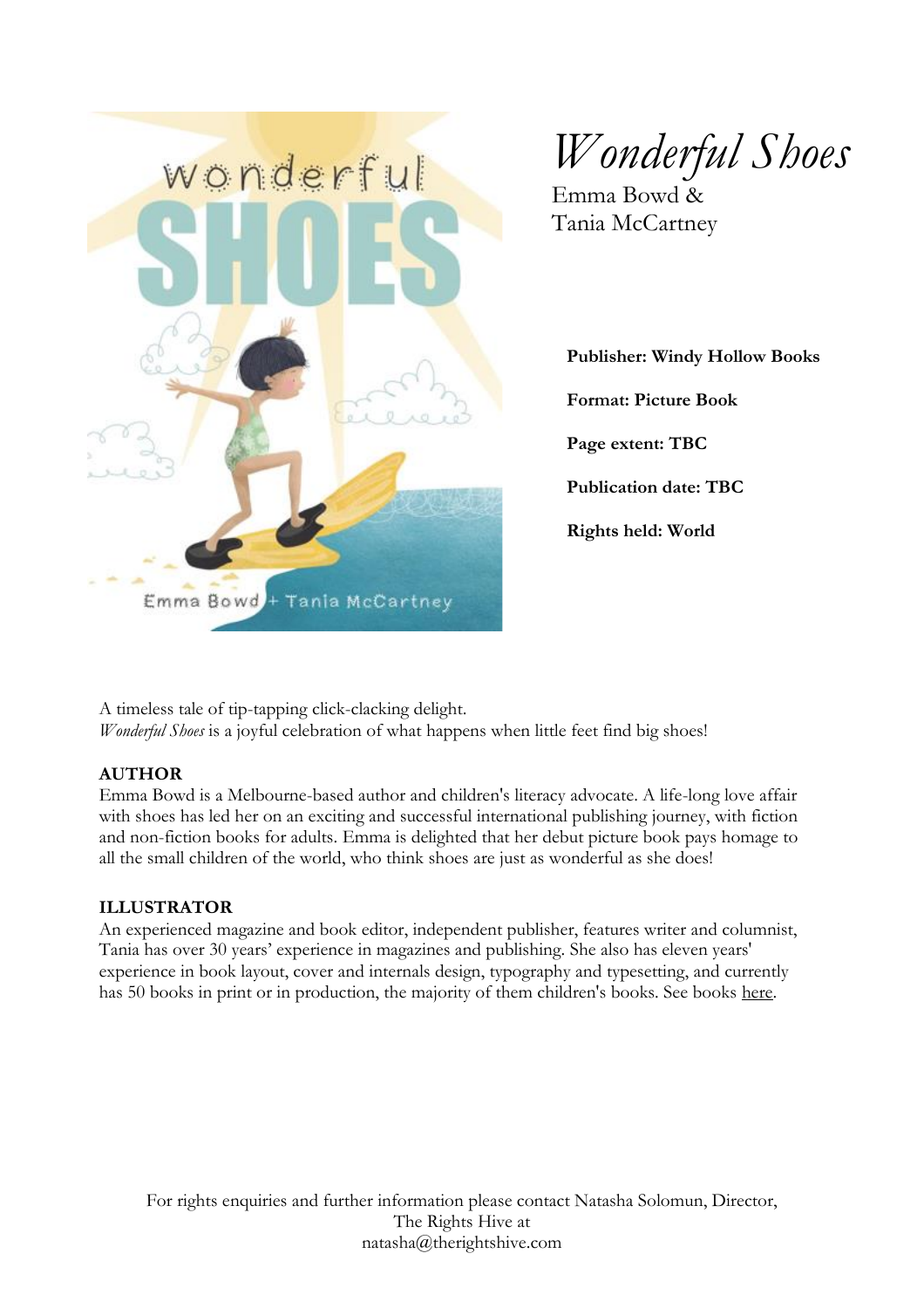

*Saltie Mumma* Sandra Kendell **Publisher: Windy Hollow Books Format: Hardcover Page extent: 28pp Publication date: October 2020 Rights held: World**

*Saltie Mumma* is the latest book by Sandra Kendell, who is well known for her books on Australian animals and our environment. Sandra's style is to blend fictional story telling with added non-fiction information to inspire readers to learn something new and look for more information to expand their knowledge.

### **AUTHOR & ILLUSTRATOR**

Sandra's most recent book, Beauty, was a CBCA notable book and has been shortlisted in the Chief Minister's NT Book Award. In 2019 Sandra was recognised for her contribution to early childhood education in environmental awareness and threatened species conservation, when she won the Environment and Conservation Award in the NT Natural Resource Management Awards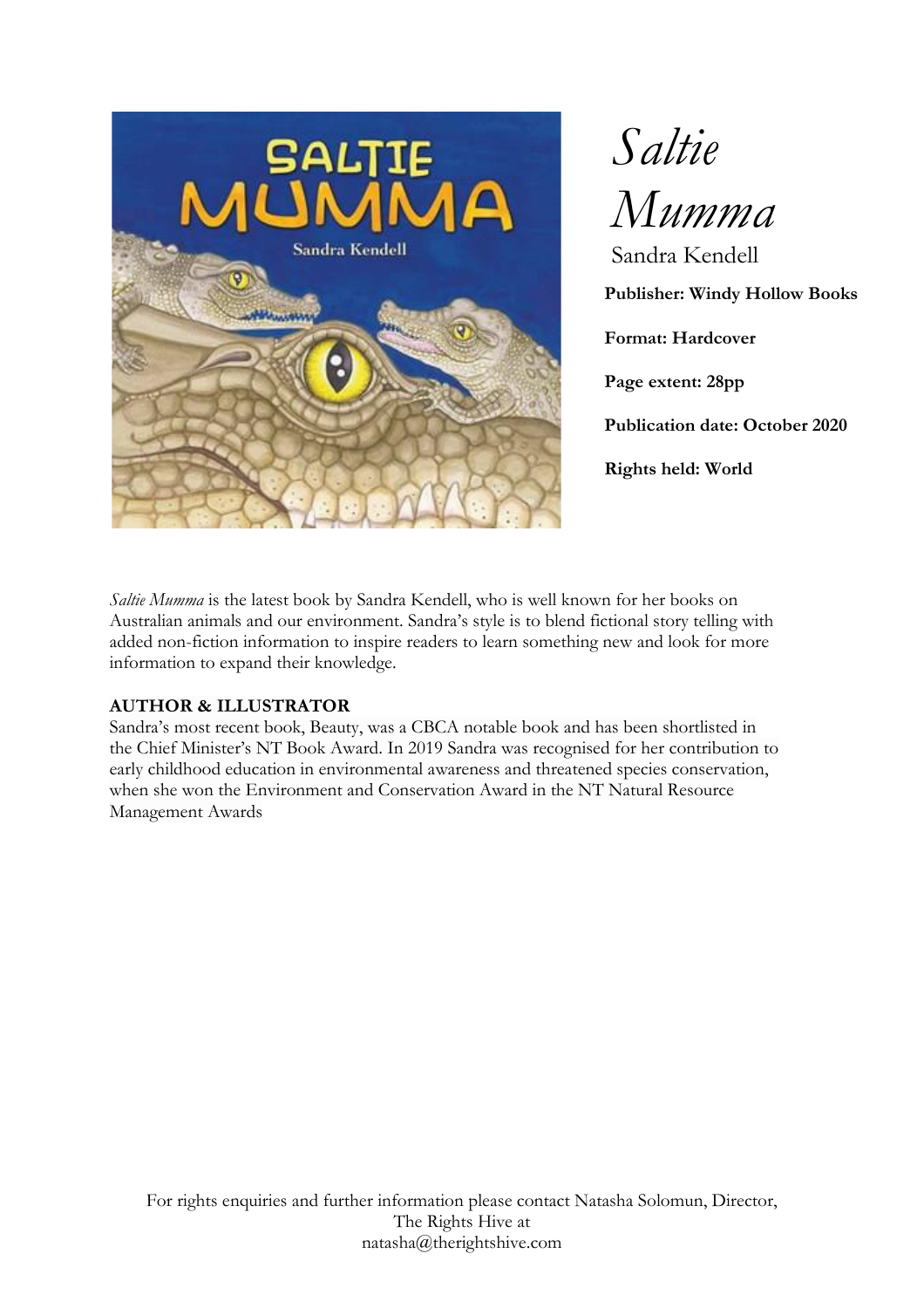



Kylie Dunstan

**Publisher: Windy Hollow Books Format: Paperback Page extent: 32pp Publication date: December 2020 Rights held: World**

Claire's family has moved from Australia to Vietnam and the little girl finds herself lost in the busy, bustling streets of Hanoi until she finds the red bridge and a new friend to show her the way.

Kylie Dunstan's stunning new collage illustrations bring Claire's exotic, exciting new home to vibrant life in this touching story.

### **AUTHOR & ILLUSTRATOR**

Kylie Dunstan studied art and worked in museums and galleries in South Australia for a number of years before writing and illustrating her first book, *Collecting Colour*, which won the 2009 Picture Book of the Year Award. Her second book, *Because You Are With Me*, was published in 2010, and *The Red Bridge* is her third, written and illustrated while she was living in Vietnam with her husband and two young daughters. Kylie and her family now live in Melbourne.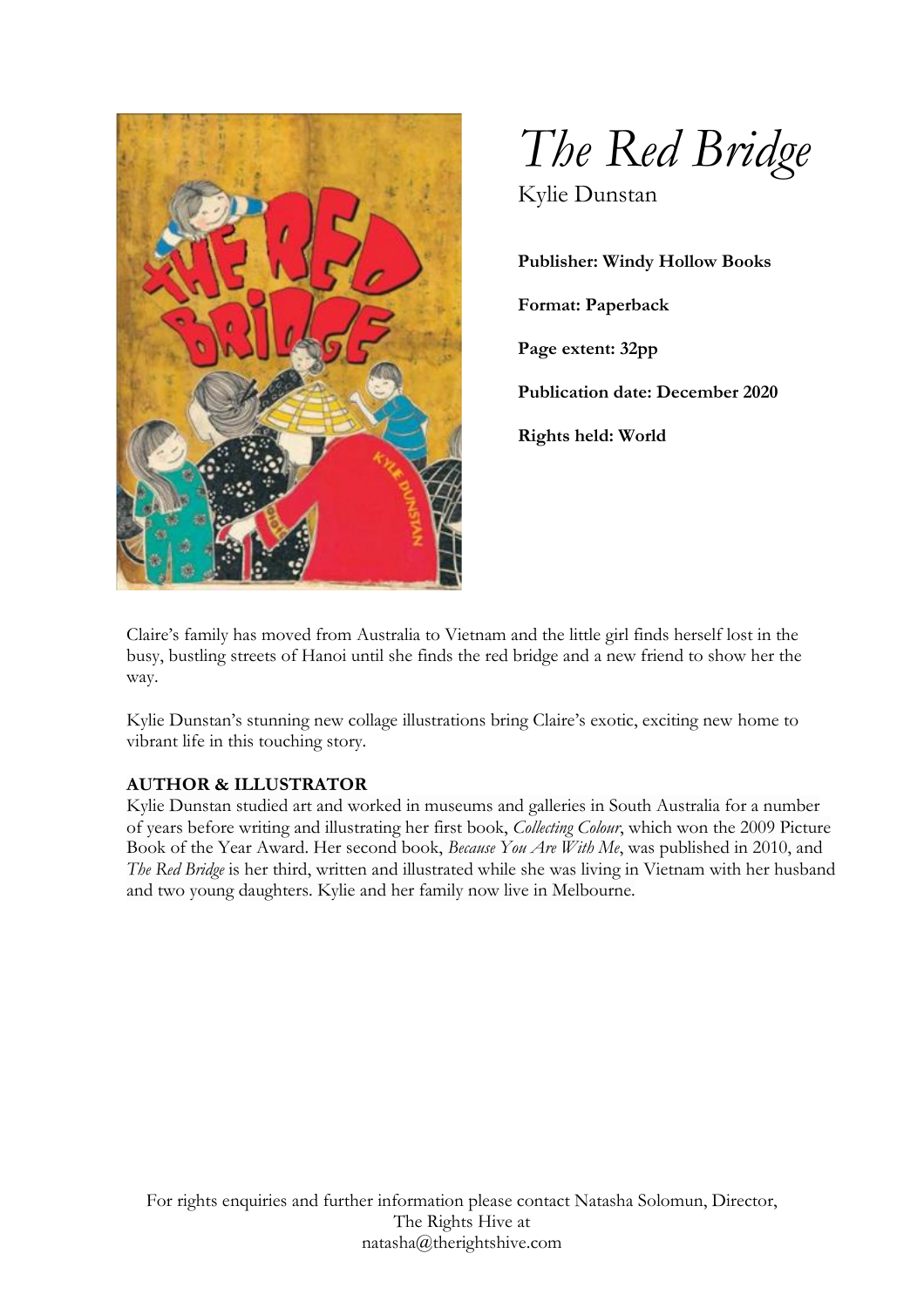

*My Possum Plays the Drums* Catherine Meatheringham & Max Hamilton

**Publisher: Windy Hollow Books**

**Format: Picture book**

**Page extent: TBC**

**Publication date: TBC**

**Rights held:** 

Night-time falls and the possum orchestra begins. Drums bang, violins scratch and I can't sleep! Children will love to join in this noisy celebration of possums and their night time antics.

# **AUTHOR**

Catherine Meatheringham spends her days writing picture books and drinking way too many cups of tea. She loves writing books that are full of music and noise to encourage children to join in with the story. *My Possum Plays the Drums* is Catherine's first picture book. Her second picture book with Windy Hollow Books is planned for 2020.

# **ILLUSTRATOR**

Max Hamilton studied Fine Art at COFA UNSW and Graphic Design / Illustration at Enmore Design Centre. She has worked as a Graphic Designer, Textile Designer and Illustrator for the past 24 years. Max now works primarily as a Children's Book Illustrator and can be found painting away in her Sydney studio.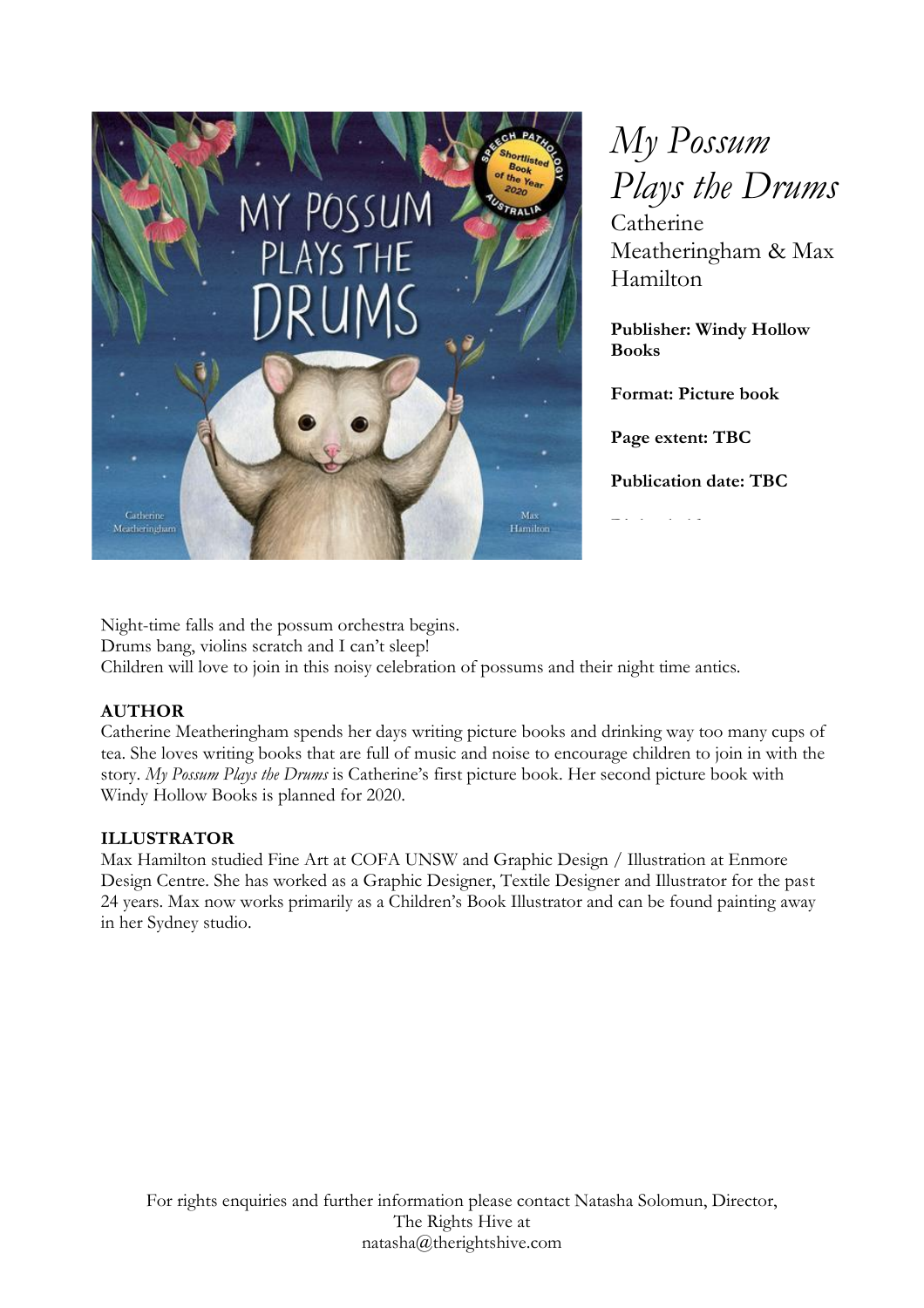



**Publisher: Windy Hollow Books Format: Hardback Page extent: 36pp Publication date: April 2020 Rights held: World**

From the oceans and coastal plains of the African Veldt, we share this earth with many unique and wonderful creatures. This book celebrates Mark Wilson's lifelong passion for endangered wildlife and the preservation of habitat.

A New Prayer for the Animals is a message of hope for animals across the world. The book contains information on each of the animals and includes at the end, a brief description of how they are endangered.

### **AUTHOR & ILLUSTRATOR**

Mark Wilson is an award weinning author of many books focusing on both history and our natural environment. He spends most days talking to children in schools, inspiring them to be creative and make a difference.